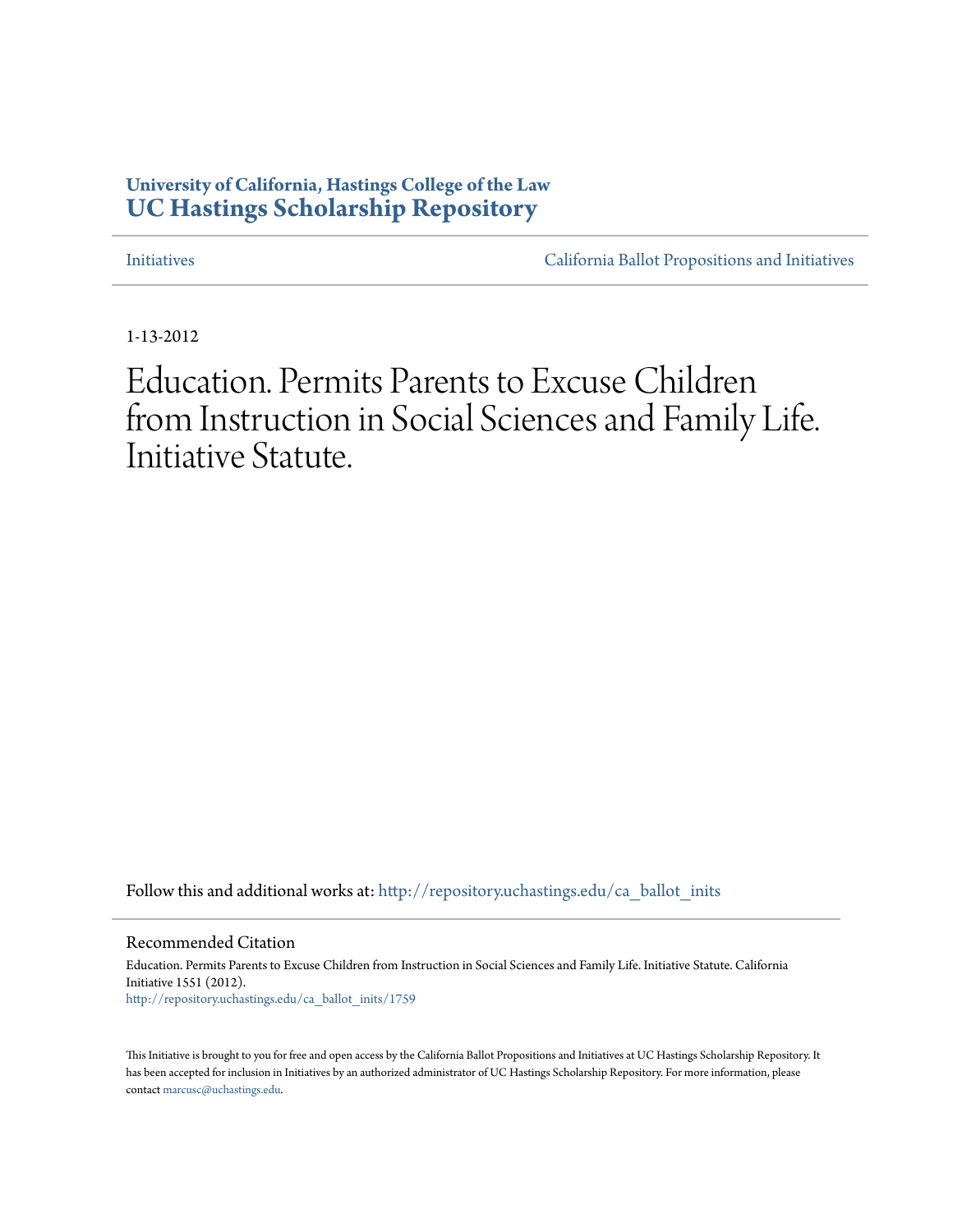

**DEBRA BOWEN** I SECRETARY OF STATE STATE OF CALIFORNIA | ELECTIONS **1500 11th Street, 5th F100r ISacramento, CA 9S8141Te1 (916) 657-21661 Fax (916) 653-32L[4lwww.sos.cago](www.sos.ca.gov)v** 

June 22, 2012

County Clerk/Registrar of Voters (CC/ROV) Memorandum #12207

TO: All County Clerks/Registrars of Voters and Proponent

FROM: Katherine Montgomery Initiative Program Manager

RE: Initiative: Failure of #1551, Related to Education

Pursuant to Elections Code section 9030(b), you are hereby notified that the total number of signatures for the hereinafter named initiative statute filed with all county elections officials is less than 100 percent of the number of qualified voters required to find the petition sufficient; therefore, the petition has failed.

TITLE: EDUCATION. PERMITS PARENTS TO EXCUSE CHILDREN FROM INSTRUCTION IN SOCIAL SCIENCES AND FAMILY LIFE. INITIATIVE STATUTE.

SUMMARY DATE: January 13, 2012

PROPONENT: Richard Rios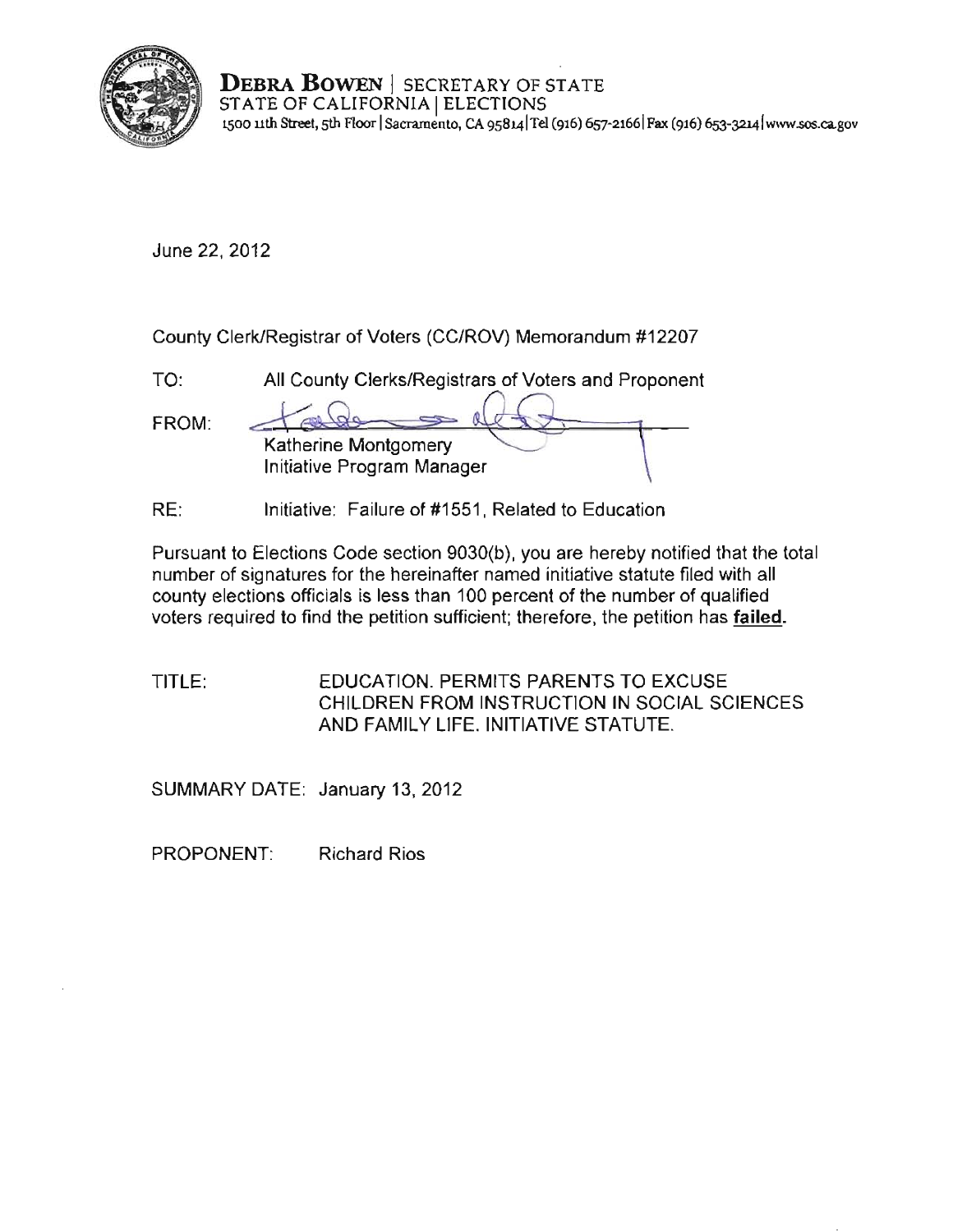

DEBRA BOWEN | SECRETARY OF STATE STATE OF CALIFORNIA | ELECTIONS 1500 nth Street, 5th F100r ISacramento, CA 9S8141Te1 (916) 657-21661 Fax (916) 6S3-3214 Iwww.sos.ca.gov

January 13, 2012

County Clerk/Registrar of Voters (CC/ROV) Memorandum #12022

TO: AIL County Clerks/Registrars of Voters and Proponent FROM: nda. Program Manager

RE: Initiative: 1551, Related to Education

Pursuant to Elections Code section 9004 (c), we transmit herewith a copy of the Title and Summary prepared by the Attorney General on a proposed initiative measure entitled:

#### EDUCATION. PERMITS PARENTS TO EXCUSE CHILDREN FROM INSTRUCTION IN SOCIAL SCIENCES AND FAMILY LIFE. INITIATIVE STATUTE.

The proponent of the above·named measure is:

Richard Rios 3407 Arden Way Sacramento, CA 95825

(714) 333·0340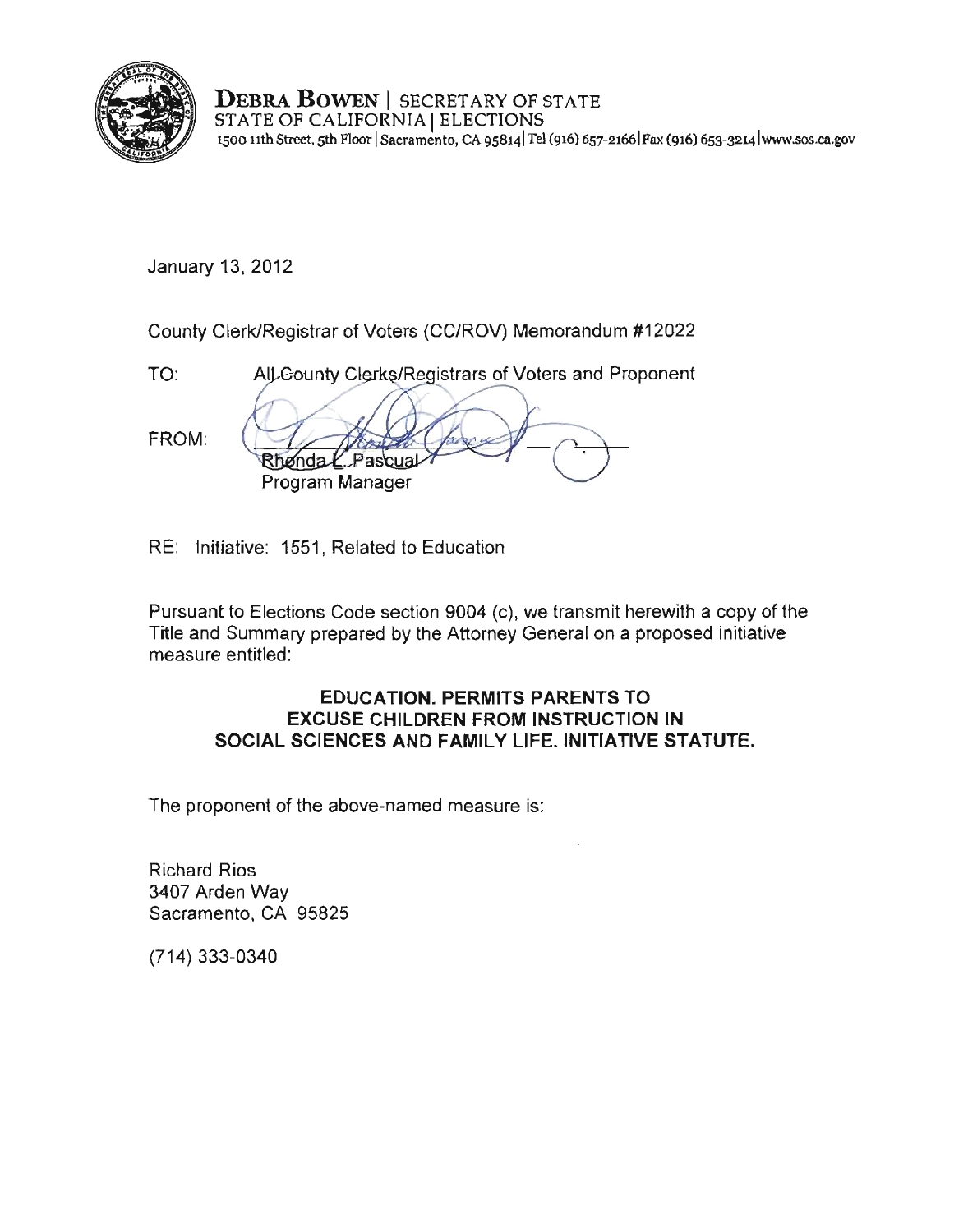#### **#1551**

#### **EDUCATION. PERMITS PARENTS TO EXCUSE CHILDREN FROM INSTRUCTION IN SOCIAL SCIENCES AND FAMILY** LIFE. INITIATIVE **STATUTE.**

## **CIRCULATING AND FILING SCHEDULE**

| 1. | California Constitution, Article II, Section 8(b) |                                                                                                                                                                                                                                                                                                                   |
|----|---------------------------------------------------|-------------------------------------------------------------------------------------------------------------------------------------------------------------------------------------------------------------------------------------------------------------------------------------------------------------------|
| 2. |                                                   |                                                                                                                                                                                                                                                                                                                   |
| 3. |                                                   | <b>Petitions Sections:</b>                                                                                                                                                                                                                                                                                        |
|    |                                                   | a. First day Proponent can circulate Sections for                                                                                                                                                                                                                                                                 |
|    |                                                   | b. Last day Proponent can circulate and file with the county.<br>All sections are to be filed at the same time within each<br>county. (Elections Codes §§ 9014, 9030(a))Monday, 06/11/12                                                                                                                          |
|    |                                                   | c. Last day for county to determine total number of<br>signatures affixed to petitions and to transmit total<br>to the Secretary of State (Elections Code § 9030(b))Thursday, 06/21/12                                                                                                                            |
|    |                                                   | (If the Proponent files the petition with the county on a date prior to<br>06/11/12, the county has eight working days from the filing of the petition<br>to determine the total number of signatures affixed to the petition and to<br>transmit the total to the Secretary of State) (Elections Code § 9030(b).) |
|    |                                                   | d. Secretary of State determines whether the total number<br>of signatures filed with all county clerks/registrars of<br>voters meets the minimum number of required signatures                                                                                                                                   |
|    |                                                   | e. Last day for county to determine total number of qualified<br>voters who signed the petition, and to transmit certificate<br>with a blank copy of the petition to the Secretary of State                                                                                                                       |

**\* Date varies based on the date of county receipt.**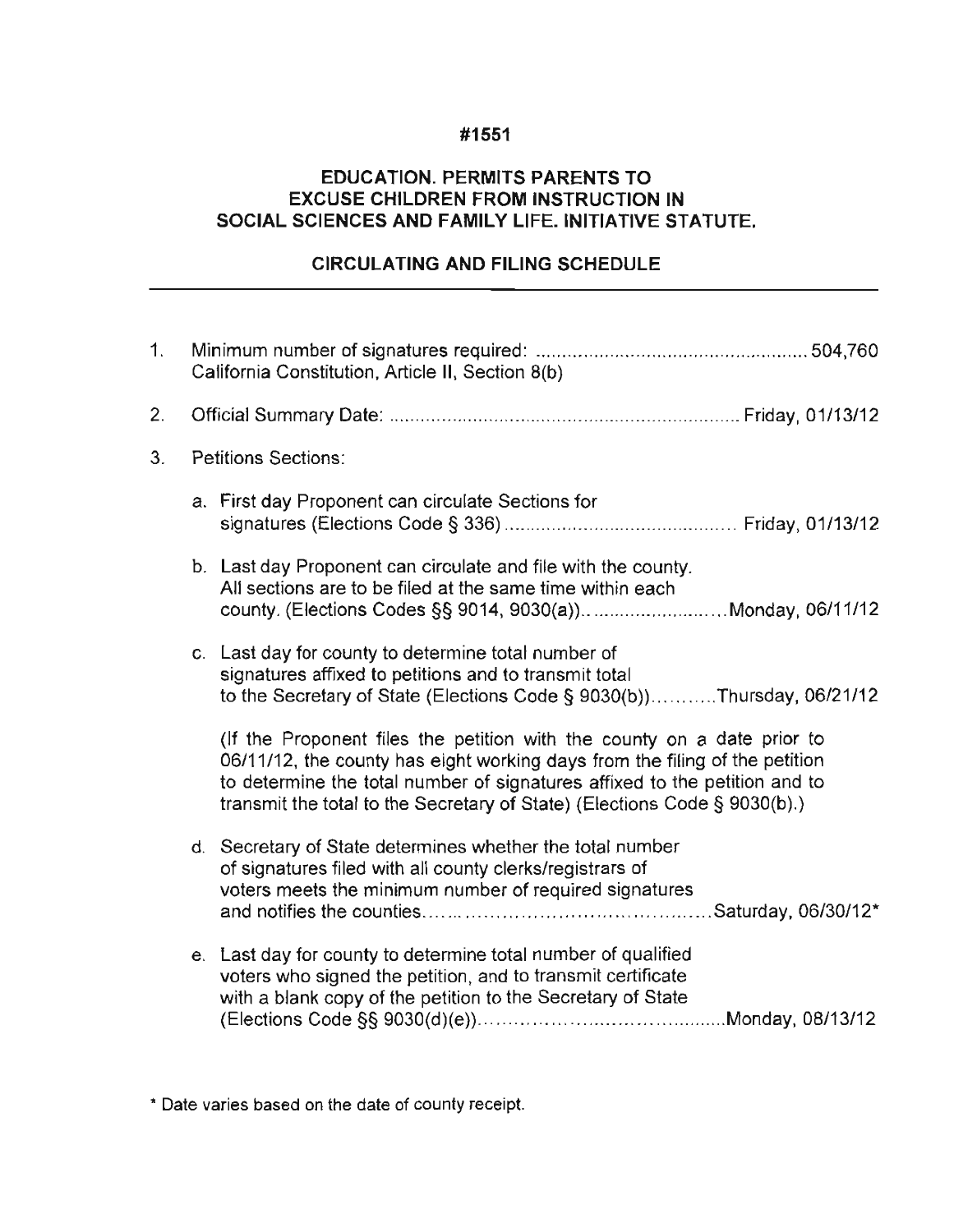(If **Ihe** Secrelary of State notifies the county to determine the number of qualified voters who signed the petition on a date other than 06/30/12, the last day is no later than the thirtieth working day after the county's receipt of notification). (Elections Code §§ 9030(d)(e).)

- f. If the signature count is more than 555,236 or less than 479,522 then the Secretary of State certifies the petition as qualified or failed, and notifies the counties. If the signature count is between 479,522 and 555,236 inclusive, then the Secretary of State notifies the counties using the random sampling technique to determine the validity of **all**  signatures (EC §9030(f)(g); 9031(a)) ...... .............. ............ Thursday, 08/23/12\*
- g. Last day for county to determine actual number of all qualified voters who signed the petition, and to transmit certificate with a blank copy of the petition to the Secretary of State. (Elections Code §§ 9031 (b)(c)) .......... ...... .. .... ...................... Tuesday, 10109/12

(If the Secretary of State notifies the county to determine the number of qualified voters who have signed the petition on a date other than 08/23/12, the last day is no later than the thirtieth working day after the county's receipt of notification.) (Elections Code §§ 9031(b)(c).)

h. Secretary of State certifies whether the petition has been signed by the number of qualified voters required to declare the petition sufficient (Elections Code §§ 9031(d), 9033) ... Saturday, 10/13/12\*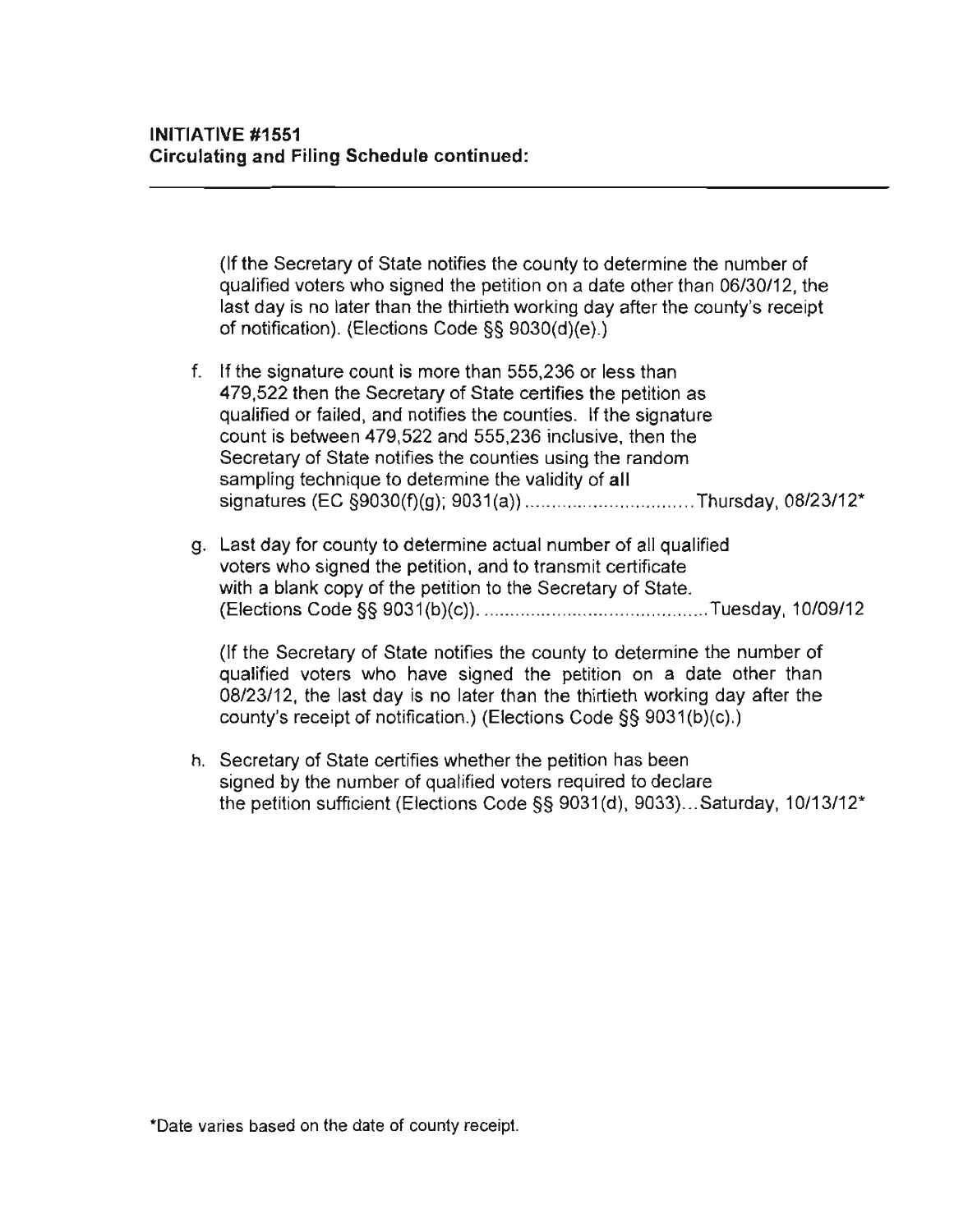- **California law prohibits the use of signatures, names and addresses**  gathered on initiative petitions for any purpose other than to qualify the initiative measure for the ballot. This means that the petitions cannot be used to create or add to mailing lists or similar lists for any purpose, including fundraising or requests for support. Any such misuses constitutes a crime under California law. Elections Code § 18650; Bilofsky v. Deukmejian (1981) 124 Cal.App.3d 825, 177 Cal.Rptr. 621; 63 Ops.CaI.Atty.Gen. 37 (1980).
- Please refer to Elections Code §§ 100, 101, 104, 9008, 9009, 9013, 9021, and 9022 for appropriate format and type consideration in printing. typing and otherwise preparing your initiative petition for circulation and signatures. Please send a copy of the petition after you have it printed. This copy is not for our review or approval, but to supplement our file.
- **Your attention is directed to the campaign disclosure requirements of the**  Political Reform Act of 1974, Government Code section 81000 et seq.
- When writing or calling state or county elections officials, provide the official title of the initiative which was prepared by the Attorney General. Use of this title will assist elections officials in referencing the proper file.
- When a petition is presented to the county elections official for filing by someone other than the proponent, the required authorization shall include the name or names of the persons filing the petition.
- When filing the petition with the county elections official, please provide a blank petition for elections official use.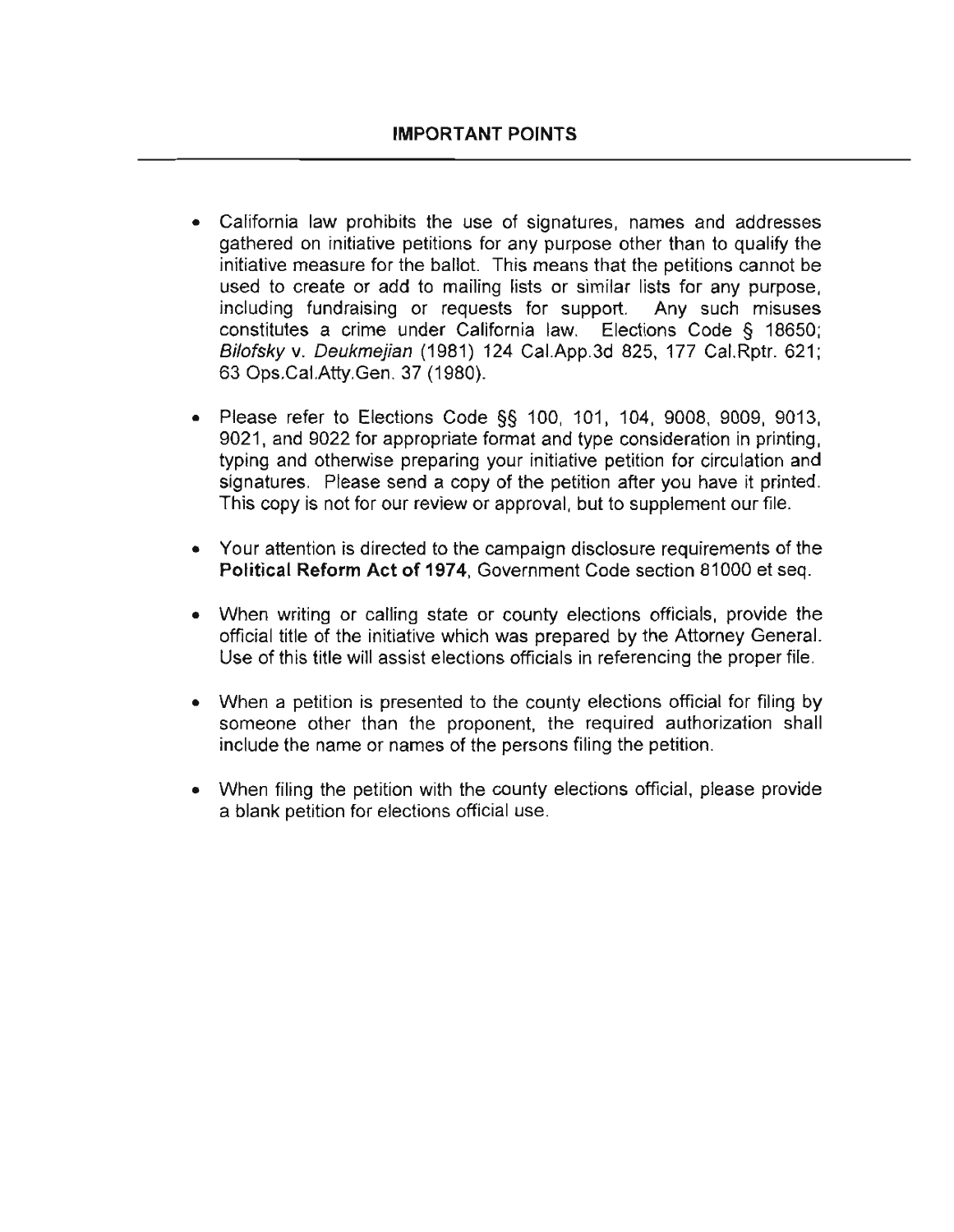

#### *KAMALA D. HARRIS Stale ofCalifornia Attorney General DEPARTMENT OF JUSTICE*

1300 I STREET, SUITE 125 P.O. BOX 944255 SACRAMENTO, CA 94244-2550

Public: (916) 445-9555<br>Telephone: (916) 445-4752 Facsimile: (916) 324-8835 E-Mail: Ashley.Johansson@doj.ca.gov

January 13, 2012

FILED In the office of the Secretary of State The Honorable Debra Bowen of the State of California

VIA Email. Debra Bowen Secretary of State enuty Sec tarv **of State** 

Secretary of State Office of the Secretary of State JAN 13 2012 1500 lith Street, 5th Floor Sacramento, CA 95814

Attention: Ms. Katherine Montgomery Elections Analyst

Dear Secretary Bowen:

Pursuant to Elections Code section 9004, you are hereby notified that on this day we sent our title and summary for the following proposed initiative to the proponent:

• 11-0075, "Equality in Education Act"

A copy of that title and summary and text of the proposed initiative is enclosed. Please contact me if you have questions. Thank you.

Sincerely.

ASHLEY JOHANSSON Initiative Coordinator

For **KAMALA D. HARRIS** Attorney General

cc: Richard Rios, Conunittee for Parental Rights in Education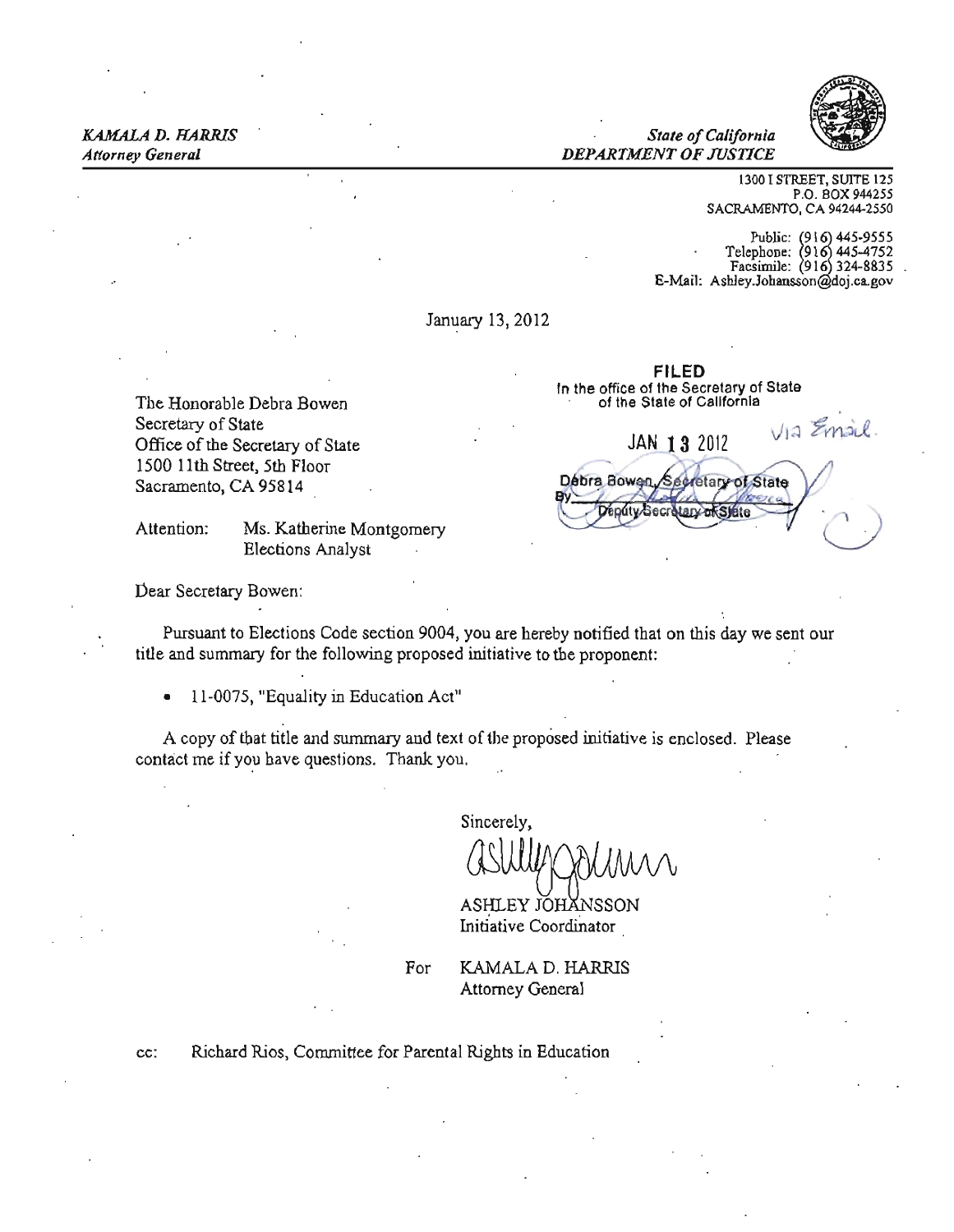The Attorney General of California has prepared the following title and summary of the chief purpose and points of the proposed measure:

EDUCATION. PERMITS PARENTS TO EXCUSE CHILDREN FROM INSTRUCTION IN SOCIAL SCIENCES AND FAMILY LIFE. INITIATIVE STATUTE. Allows a parent or guardian to request that a public school excuse their child from instruction in family life or social sciences when such instruction conflicts with the religious training and beliefs or personal moral convictions of the parent or guardian. Summary of estimate by Legislative Analyst and Director of Finance of fiscal impact on state and local government: Minor school district costs to accommodate students who request to be excluded from certain instruction. (11-0075)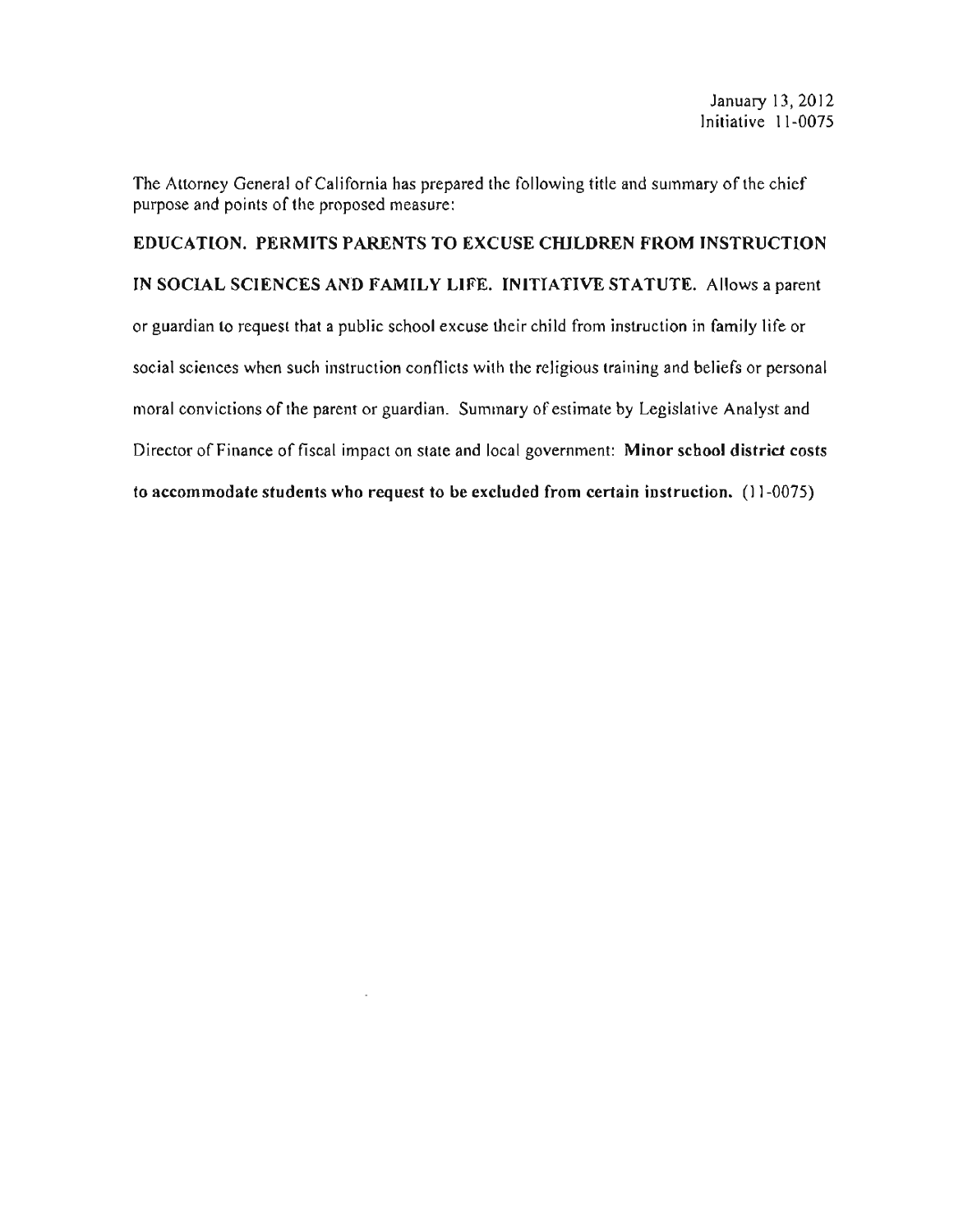**1 .1-0075** 

# Committee For Parental Rights **In** Edncation 3407 Arden Way, Sacramento, CA 95825 714-333-0340

November 14, 2011

Office of the Attorney General **NOV 1 6** 2011 Dawn L. McFarland, Acting Initiative Coordinator 1300 I Street INITIATIVE COORDINATOR Sacramento, CA 94244-2550

ATIORNEY GENERAL'S OFFICE

RE: Reguest to Prepare Title and Summary

Dear Ms. McFarland:

Pursuant to Article II, Section 10(d) of the California Constitution and Section 9002 of the California Elections Code, I respectfully submit the attached proposed statewide ballot initiative measure to your office. I hereby request that you prepare a title and summary of the measure as provided by law.

I have also included the following documents:

Exhibit A: A draft of the initiative

- Exhibit B: The required affidavits signed by the proponent pursuant to California Elections Code, Section 9001 and 9608.
- Exhibit C: A separate page containing the statement required under California Elections Code 9608 and the address at which I am currently registered to vote.

I have also enclosed a check in the amount of \$200 pursuant to Election Code Section 9001(c).

Thank you for your time and attention to this matter. Please contact me at the information provided above with any questions or concerns.

Regards,

Richard Ryas roponent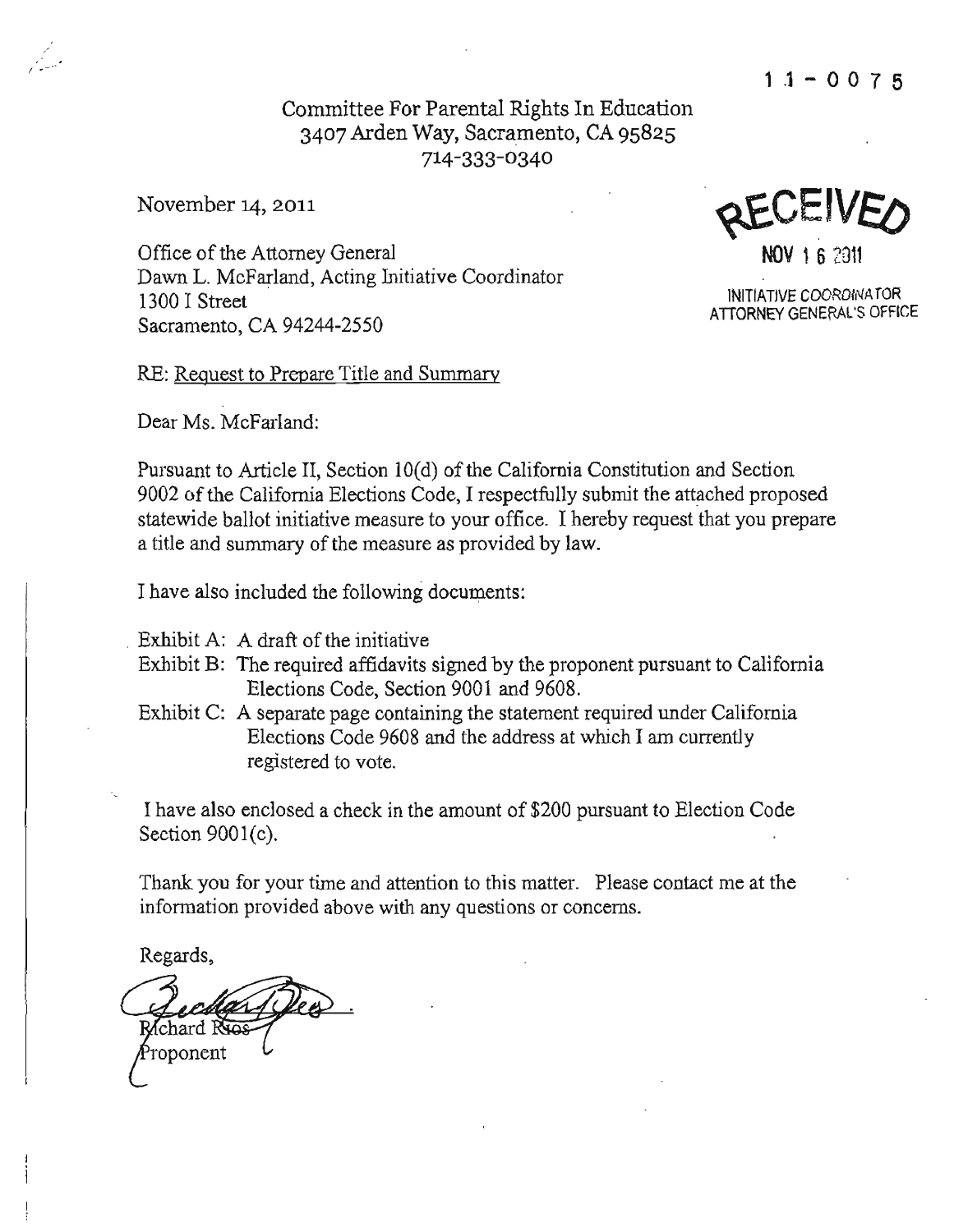### INITLATIVE MEASURE TO BE SUBMITTED DIRECTLY TO THE VOTERS

This amendment would amend existing Sections 51240 of the Education Code, relating to instruction. Language proposed to be added is printed in underlined type.

Section I. TITLE

This measure shall be known and may be cited as "Equality In Education Act"

Section 2. FINDINGS AND DECLARATION OF PURPOSE

- A) Whereas, the public school system is responsible to educate our children in the basic education of reading, writing, and math and not to promote political and sociology dogma to students as young as age five.
- B) Whereas, concerned citizens and parents have been ignored by the legislature in tbeir opposition to the indoctrination of political and sociological agenda of all children in the public schools.
- C) Whereas, parenting is very important and highly personal, especially in moral and religious matter. Parents are ultimately responsible for their children's intellectual and moral maturity, and they provide a zone of sovereignty, a moral space to fulfill their obligations according to their **conSCIences.**
- D) Whereas, it is the parent or guardian who should ultimately guide their child in moral and faith beliefs in all subjects of instruction.

Section 3. This Act will amend the California Education Code, Sections 51240 to read:

51240. (a) If any part of a school's instruction in health, social science, and family life conflicts with the religious training and beliefs of a parent or guardian of a pupil, the pupil, upon written request of the parent or guardian, shall be excused from the part of the instruction that conflicts with the religious training and beliefs. (b) For purposes of this section, "religious training and beliefs" includes personal **moral convictions.** 

# Section 4. SEVERABILITY

If any provisions of this Act, or part of thereof is for any reason held to be invalid or unconstitutional, the remaining provisions shall not be affected, but shall remain